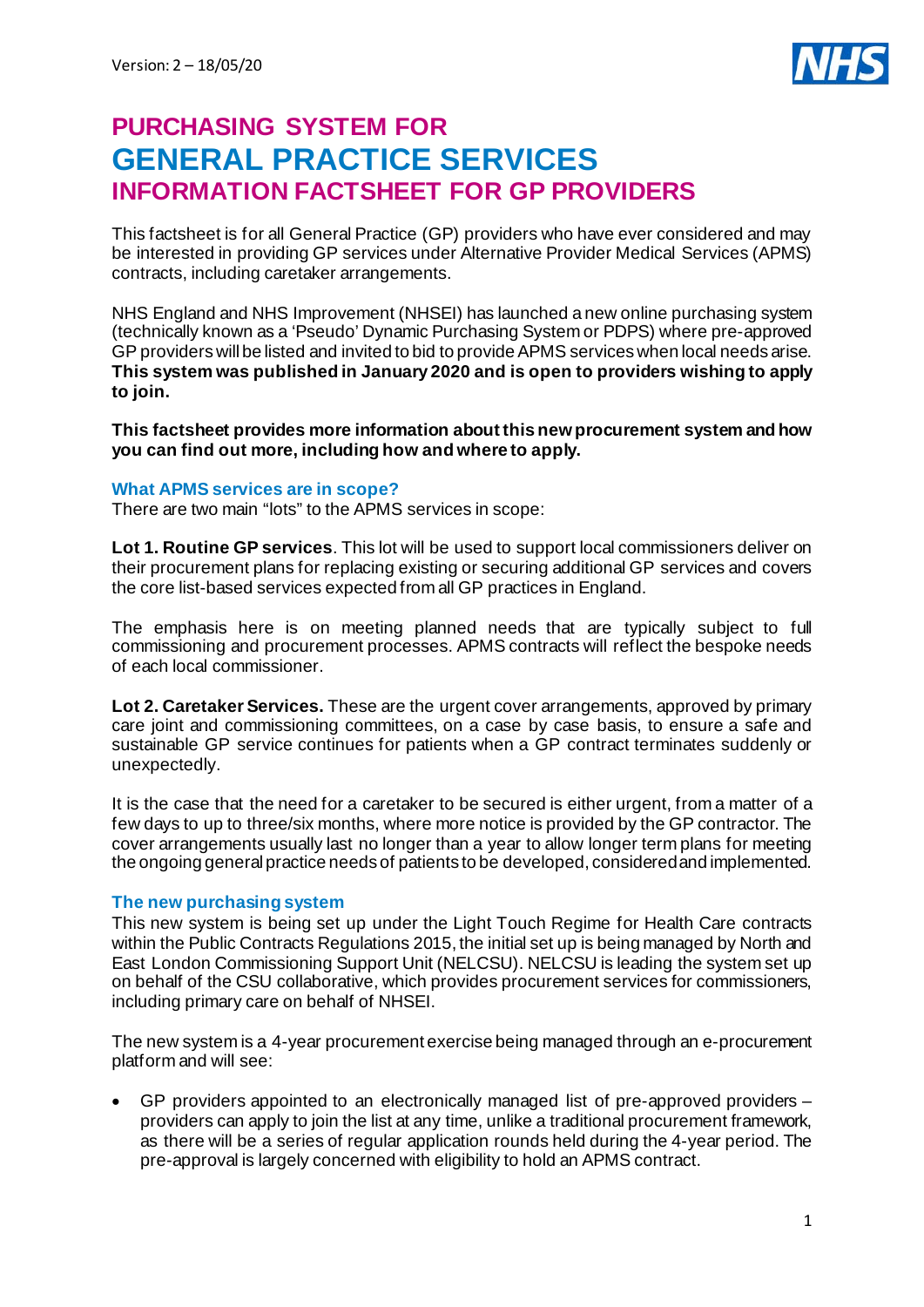

• Approved GP providers will be invited via the e-platform to respond to requests for APMS services from local commissioners. This local "call off" will be matched to the bespoke needs of local commissioners and is where providers will set out their plans to deliver the services in question.

To ensure the system can be managed efficiently while also being sensitive to local commissioner (and provider) needs it is being broken down in to geographical lots



GP Providers will apply to be an approved APMS and/or caretaker provider in one (or more) of NHSEI's seven operating regions. Applicants will also be asked to indicate (for information) which local areas within those operating regions they will be interested in providing services. These local area "sub-lots" mirror the System and Transformation Partnership (STP) areas and constituent Clinical Commissioning Groups (CCGs) covering the whole of England.

While delegated CCGs are not mandated to use the system there are a number of benefits for them if they do. NHSEI and NELCSU are therefore working to ensure CCGs recognise these benefits and to encourage all CCGs to engage locally with GP providers on their intent to use the system. It is recognised from a local commissioner perspective planned use may be conditional on sufficient provider interest in joining. CCGs could equally signal at the launch of a procurement plans to run that procurement through the system.

#### **Why should I apply?**

NHSEI is encouraging all GP providers with an interest in providing routine and/or caretaker APMS services to apply to join as a pre-approved provider.

Application on to the approved provider list **does not commit** you to providing APMS services but does mean you will be able to bid when local needs arise. You just need to apply once.

This interest could simply be in providing a one-off caretaker service, for example, in the case of a neighbouring or Primary Care Network member practice falling in to difficulty. This interest could also be from larger GP contract holders and other Healthcare providers, for example, those able to offer a service across wider geographical area whether in another Primary Care Network, STP, Region or even nationally.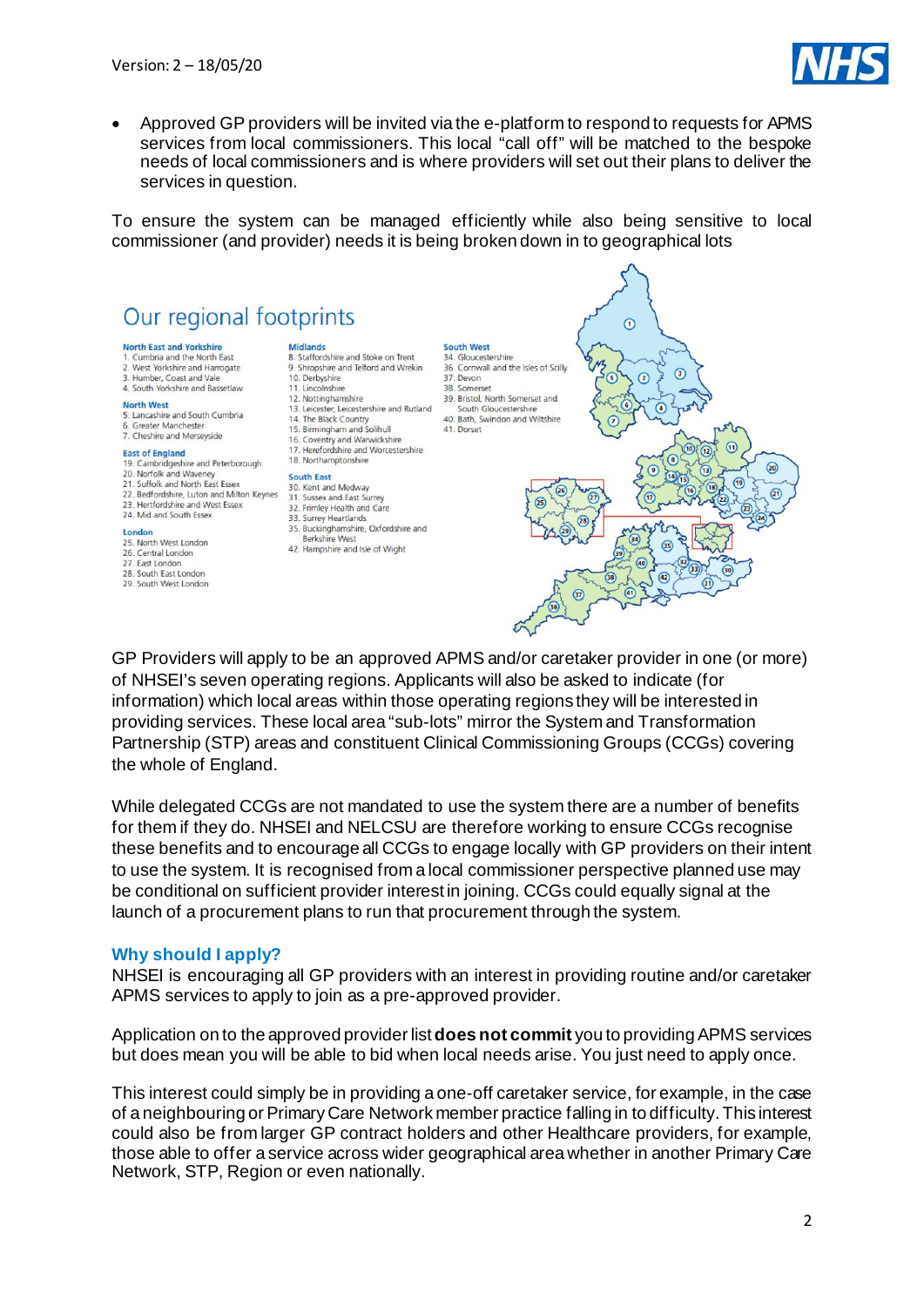

NHSEI will be asking all CCGs to share details of their substantive APMS contracts/procurement pipelines with NELCSU so that there is transparency for prospective providers on possible future opportunities, generating interest in applying to join the system that will mitigate commissioners concerns on using the system. This information will be made available via the e-platform when available.

# **What do I need to demonstrate to qualify as an approved provider?**

Providers that meet the relevant eligibility criteria will be admitted onto the system. Minimum threshold on suitability and capability will need to be met and key pass/fail questions will be asked of providers in the following areas:

- Financial and economic standing
- Technical and professional ability
- **Mandatory and discretionary exclusion questions**
- Other subject matter questions.

### **The PDPS Application questionnaire and further guidance (including FAQs) is available via the e-platform EU-Supply, see link below.**

When contract opportunities arise, local commissioners will invite approved GP providers to bid on the local requirements only.

## **How do I apply?**

The PDPS contract notice was published on 20 January 2020 opening up the system and inviting providers to apply.

To apply you need to register on the online portal, and submit an application to join the PDPS before one of the Application Round deadlines. Instructions are shown in the Contracts Finder advert, link[: https://www.contractsfinder.service.gov.uk/Notice/6f4aae1b-](https://www.contractsfinder.service.gov.uk/Notice/6f4aae1b-7289-4b78-88eb-f5d36757f21c)[7289-4b78-88eb-f5d36757f21c](https://www.contractsfinder.service.gov.uk/Notice/6f4aae1b-7289-4b78-88eb-f5d36757f21c)

#### **What is the timetable for the rounds?**

The table below is the timetable for the 2020 application rounds, it may be necessary during the life of this project to move these dates slightly, any changes will be with appropriate notice via the EU Supply portal, please ensure that you regularly check this portal for updates.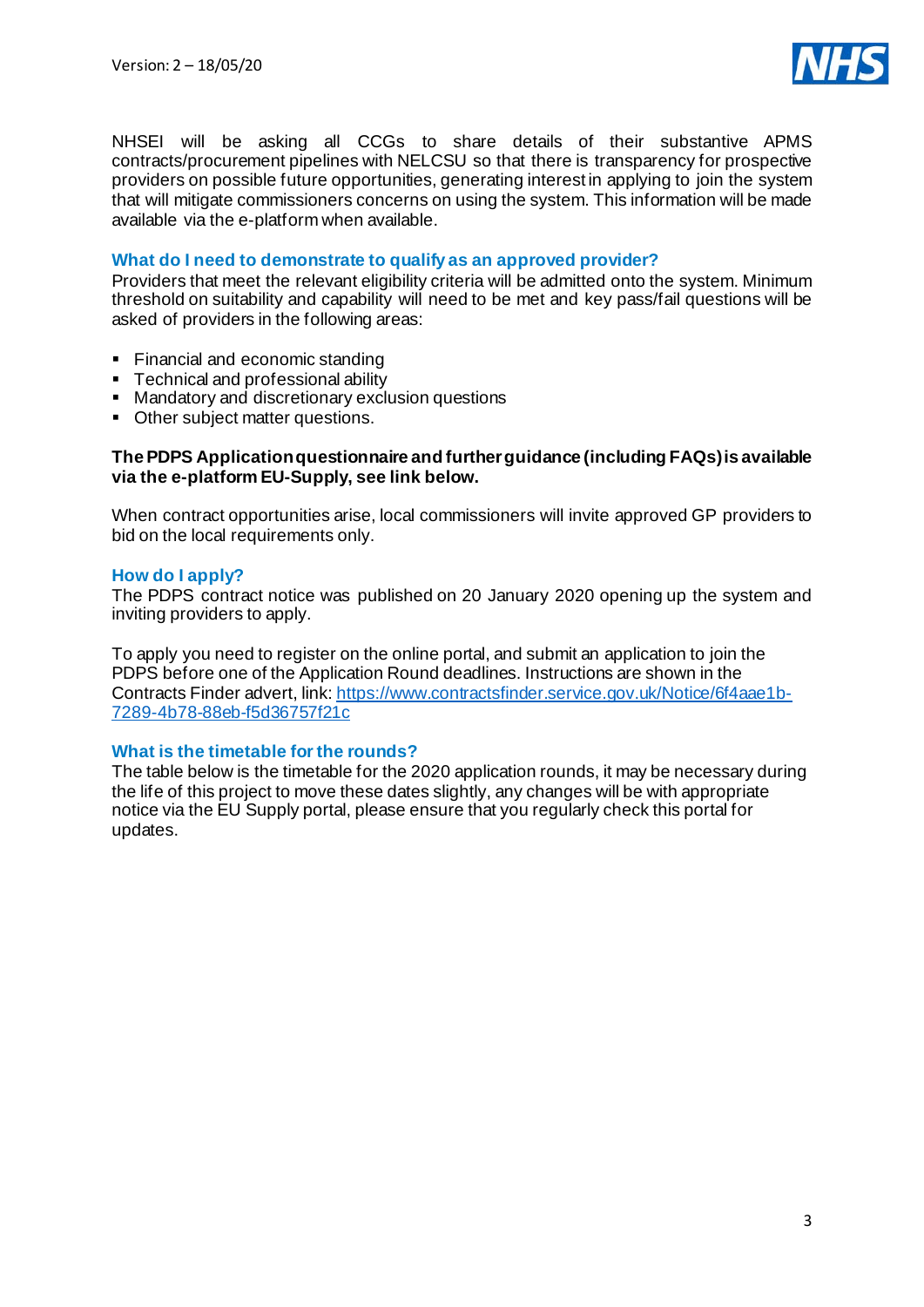

| <b>Round</b>       | <b>Application</b><br><b>Period</b> | <b>Clarification</b><br>period                  | Deadline for<br>submission/<br><b>Evidence</b><br><b>Provision by</b> | <b>Maximum</b><br><b>Evaluation</b><br><b>Period</b> | <b>Decision</b><br><b>Letters</b> | <b>MOU</b> in place |
|--------------------|-------------------------------------|-------------------------------------------------|-----------------------------------------------------------------------|------------------------------------------------------|-----------------------------------|---------------------|
| Round 1            | $21.01.2020 -$<br>14.02.2020        | $21.01.2020 -$<br>03.02.2020 at<br>12.00 (noon) | 14.02.2020 at<br>12.00 (noon)                                         | $17.02.2020 -$<br>28.02.2020                         | 06.03.2020                        | 13.03.2020          |
| Round 2            | $17.02.2020 -$<br>13.03.2020        | $17.02.2020 -$<br>02.03.2020 at<br>12.00 (noon) | 13.03.2020 at<br>12.00 (noon)                                         | $16.03.2020 -$<br>27.03.2020                         | 03.04.2020                        | 09.04.2020          |
| Round 3            | $16.03.2020 -$<br>09.04.2020        | $16.03.2020 -$<br>30.04.2020 at<br>12.00 (noon) | 09.04.2020 at<br>12.00 (noon)                                         | $14.04.2020 -$<br>24.04.2020                         | 01.05.2020                        | 07.05.2020          |
| <b>Round 4</b>     | $14.04.2020 -$<br>07.05.2020        | $14.04.2020 -$<br>27.04.2020 at<br>12.00 (noon) | 07.05.2020 at<br>12.00 (noon)                                         | $11.05.2020 -$<br>22.05.2020                         | 29.05.2020                        | 05.06.2020          |
| Round 5            | $11.05.2020 -$<br>05.06.2020        | $11.05.2020 -$<br>26.05.2020 at<br>12.00 (noon) | 05.06.2020 at<br>12.00 (noon)                                         | $08.06.2020 -$<br>19.06.2020                         | 26.06.2020                        | 03.07.2020          |
| Round 6            | $08.06.2020 -$<br>03.07.2020        | $08.06.2020 -$<br>23.06.2020 at<br>12.00 (noon) | 03.07.2020 at<br>12.00 (noon)                                         | $06.07.2020 -$<br>17.07.2020                         | 24.07.2020                        | 31.07.2020          |
| Round <sub>7</sub> | 06.07.2020 -<br>31.07.2020          | $06.07.2020 -$<br>21.07.2020 at<br>12.00 (noon) | 31.07.2020 at<br>12.00 (noon)                                         | 03.08.2020<br>14.08.2020                             | 21.08.2020                        | 28.08.2020          |
| <b>Round 8</b>     | $03.08.2020 -$<br>28.08.2020        | $03.08.2020 -$<br>18.08.2020 at<br>12.00 (noon) | 28.08.2020 at<br>12.00 (noon)                                         | $01.09.2020 -$<br>11.09.2020                         | 18.09.2020                        | 25.09.2020          |
| <b>Round 9</b>     | $01.09.2020 -$<br>25.09.2020        | $01.09.2020 -$<br>15.09.2020 at<br>12.00 (noon) | 25.09.2020 at<br>12.00 (noon)                                         | $28.09.2020 -$<br>09.10.2020                         | 16.10.2020                        | 23.10.2020          |